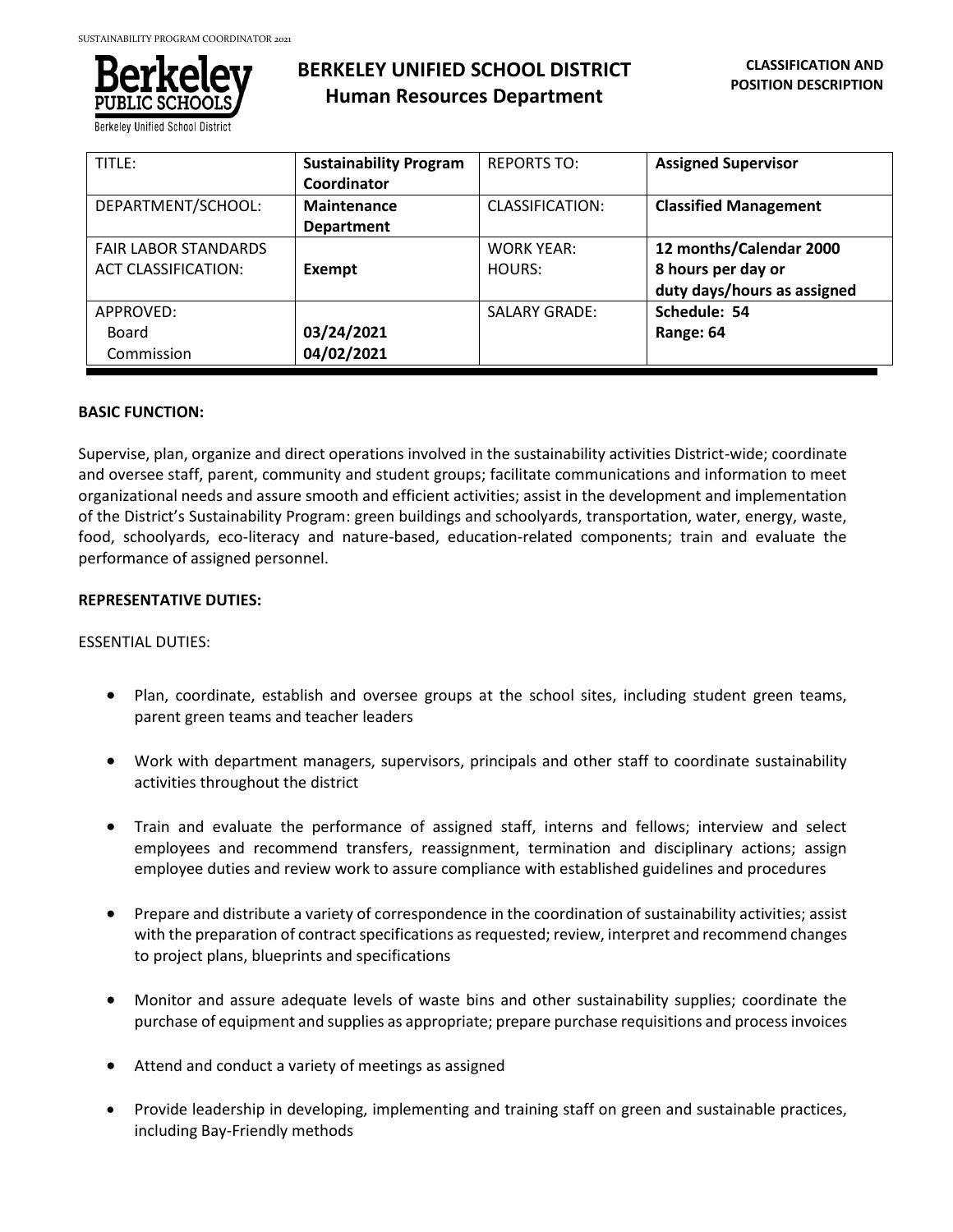- Coordinate districtwide communications about the Alameda Safe Routes to School Program
- Coordinate the dissemination of transit affordability programs for students such as the Student Transit Pass Program (https://www.alamedactc.org/programs-projects/studentpass/)
- Plan and coordinate district-wide sustainability competitions throughout the year. This includes zero waste, energy conservation, water conservation, earth week, etc.
- Monitor progress of the District's goals towards sustainability
- Monitor progress of sustainability projects; inspect completed projects for accuracy, completeness and compliance with established practices and specifications
- Participate in the development and implementation of sustainability projects; coordinate projects with vendors and outside contractors; review work of outside contractors to assure compliance with established standards, contracts and specifications
- Serve as a technical resource to personnel concerning a variety of sustainability practices, projects and activities; respond to inquiries and provide detailed and technical information regarding related laws, codes, regulations, policies and procedures
- Present to the Board, site staff, parent groups and other stakeholder groups on sustainability plans and accomplishments
- Prepare and maintain a variety of reports, records and files related to projects, financial activity, inventory, inspections and assigned duties
- Communicate with outside agencies and organizations, inspectors, architects, and the public to exchange information, coordinate activities and resolve issues or concerns
- Provide leadership in the development and implementation of sustainability standards, including emerging knowledge, technology, skills, standards and best practices and providing training to staff

OTHER DUTIES: Perform related duties as assigned

### **KNOWLEDGE AND ABILITIES:**

KNOWLEDGE OF: Organization and direction of sustainability personnel Sustainability procedures including all eight sectors Methods and materials used in waste, water, energy and other resource reduction and conservation Applicable codes, ordinances, requirements, regulations and safety precautions Inventory practices and procedures Health and safety regulations Record-keeping and report preparation techniques Policies and objectives of assigned programs and activities Oral and written communication skills Principles and practices of supervision and training Interpersonal skills using tact, patience and courtesy Operation of a computer and assigned software